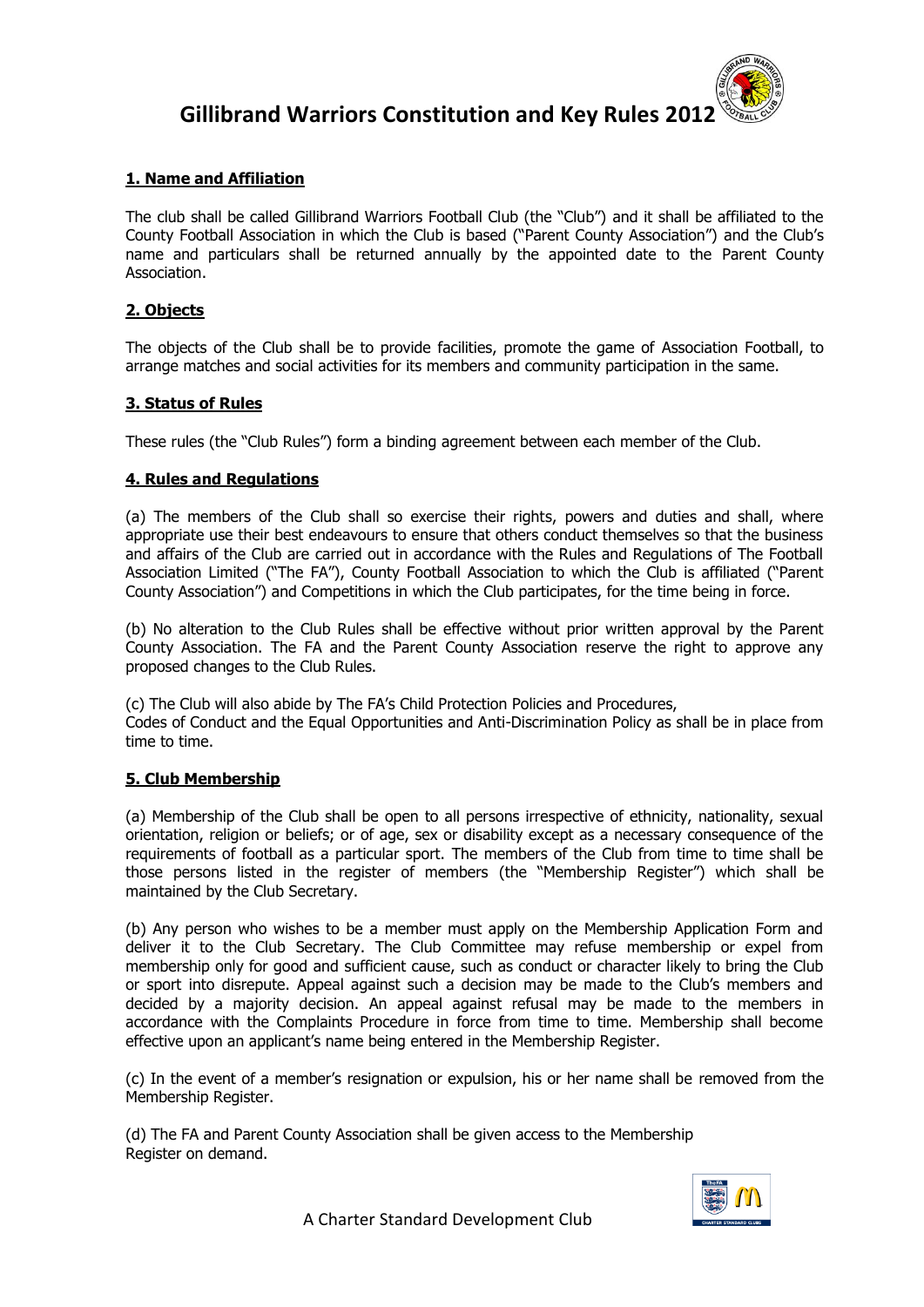

### **6. Annual Membership Fee**

(a) An annual fee payable by each member shall be determined from time to time by the Club Committee and set at a level that will not pose a significant obstacle to community participation. Any fee shall be payable on a successful application for membership and annually by each member. Fees shall not be repayable.

(b) The Club Committee shall have the authority to levy further subscriptions from the members as are reasonably necessary to fulfil the objects of the Club.

### **7. Resignation and Expulsion**

(a) A member shall cease to be a member of the Club if, and from the date on which, he/she gives notice to the Club Committee of his/her resignation. A member whose annual membership fee or further subscription is more than two (2) months in arrears shall be deemed to have resigned.

(b) The Club Committee shall have the power to expel a member when, in its opinion, it would not be in the interests of the Club for them to remain a member. An appeal against such a decision may be made to the members in accordance with the Complaints Procedure in force from time to time.

(c) A member who resigns or is expelled shall not be entitled to claim any, or a share of any, of the income and assets of the Club (the "Club Property).

## **8. Club Committee**

(a) The Club Committee shall consist of the following Club Officers: Chairperson, Vice Chairperson, Treasurer, and Secretary/Minutes Secretary and up to 5 other members, elected at an Annual General Meeting.

(b) Each Club Officer and Club Committee Member shall hold office from the date of appointment until the next Annual General Meeting ("AGM") unless otherwise resolved at an Extraordinary General Meeting ("EGM"). One person may hold no more than two positions of Club Officer at any time. The Club Committee shall be responsible for the management of all the affairs of the Club. Decisions of the Club Committee shall be made by a simple majority of those attending the Club Committee meeting. The Chairperson of the Club Committee meeting shall have a casting vote in the event of a tie. Meetings of the Club Committee shall be chaired by the Chairperson or in their absence the Vice Chairperson. The quorum for the transaction of business of the Club Committee shall be three.

(c) Decisions of the Club Committee of meetings shall be entered into the Minute Book of the Club to be maintained by the Club Secretary.

(d) Any member of the Club Committee may call a meeting of the Club Committee by giving not less than seven days' notice to all members of the Club Committee. The Club Committee shall hold not less than four meetings a year.

(e) An outgoing member of the Club Committee may be re-elected. Any vacancy on the Club Committee which arises between Annual General Meetings shall be filled by a member proposed by one and seconded by another of the remaining Club Committee members and approved by a simple majority of the remaining Club Committee members.

(f) Save as provided for in the Rules and Regulations of The FA, the Parent County Association and any applicable Competition, the Club Committee shall have the power to decide all questions and disputes arising in respect of any issue concerning the Club Rules.

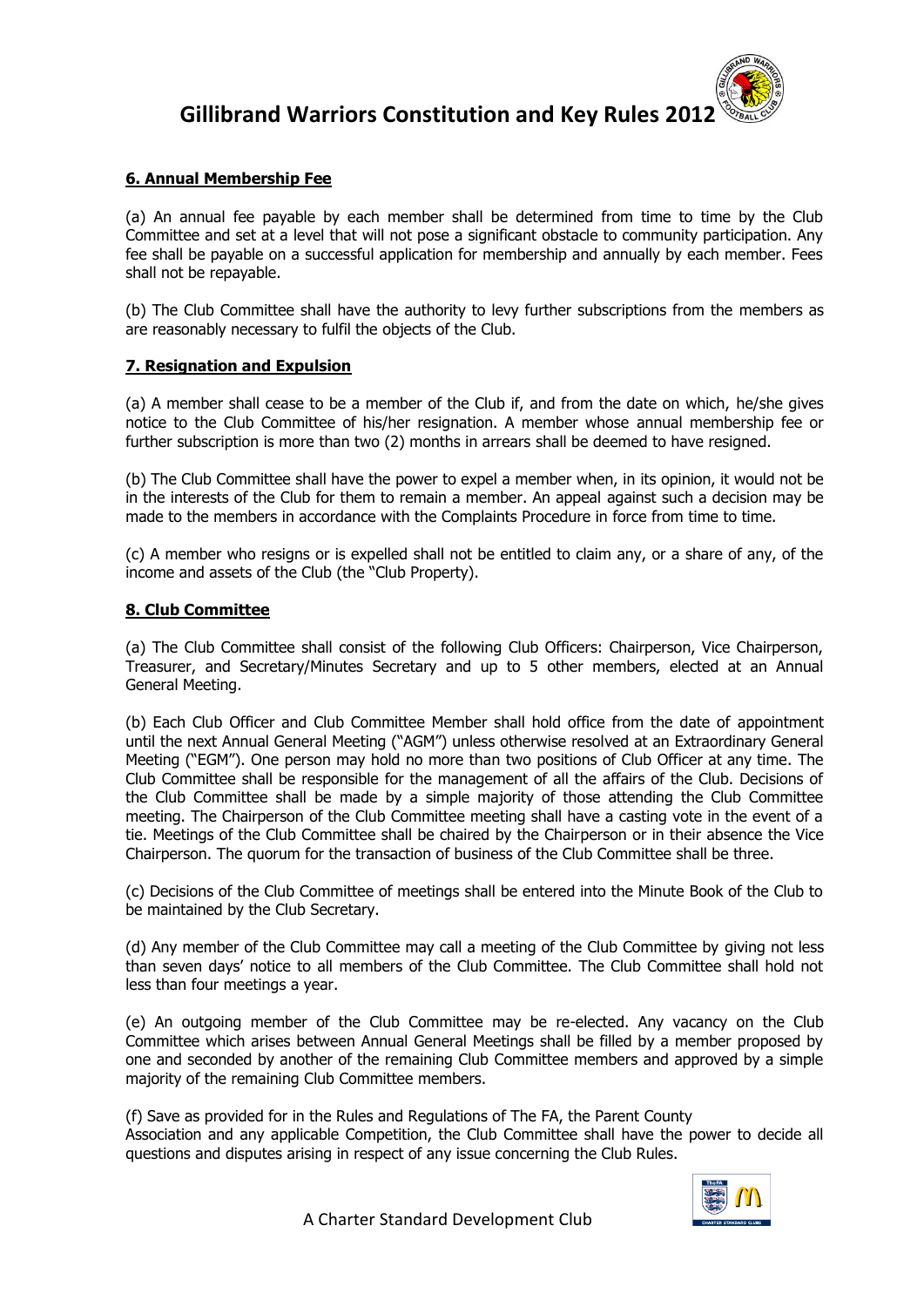

(g) The position of a Club Officer shall be vacated if such person is subject to a decision of The FA that such person be suspended from holding office or from taking part in any football activity relating to the administration or management of a football club.

## **9. Annual and Extraordinary General Meetings**

(a) An AGM shall be held in each year to:

- (i) receive a report of the activities of the Club over the previous year;
- (ii) receive a report of the Club's finances over the previous year;
- (iii) elect the members of the Club Committee where a vacancy exists or where a Committee member has completed his/her term of office; and
- (iv) consider any other business.

(b) Nominations for election of members as Club Officers or as members of the Club Committee shall be made in writing by the proposer and seconder, both of whom must be existing members of the Club, to the Club Secretary not less than 21 days before the AGM. Notice of any resolution to be proposed at the AGM shall be given in writing to the Club Secretary not less than 21 days before the meeting.

(c) An EGM may be called at any time by the Club Committee and shall be called within 21 days of the receipt by the Club Secretary of a requisition in writing, signed by not less than fifteen members stating the purposes for which the Meeting is required and the resolutions proposed. Business at an EGM may be any business that may be transacted at an AGM.

(d) The Secretary shall send to each member at their last known address written notice of the date of a General Meeting (whether an AGM or an EGM) together with the resolutions to be proposed at least 14 days before the meeting.

(e) The quorum for a General Meeting shall be a minimum of 15 members.

(f) The Chairperson, or in their absence a member selected by the Club Committee, shall take the chair. Each member present shall have one vote and resolutions shall be passed by a simple majority. In the event of an equality of votes the Chairperson of the Meeting shall have a casting vote.

(g) The Club Secretary, or in their absence a member of the Club Committee, shall enter Minutes of General Meetings into the Minute Book of the Club.

## **10. Club Teams**

At its first meeting following each AGM the Club Committee shall appoint a Club member to be responsible for each of the Club's football teams. The appointed members shall be responsible for managing the affairs of the team. The appointed members shall present to the Club Committee at its last meeting prior to an AGM a written report of the activities of the team.

## **11. Club Finances**

(a) A bank account shall be opened and maintained in the name of the Club (the "Club Account"). Designated account signatories shall be the Club Chairperson, the Club Secretary and the Treasurer. No sum shall be drawn from the Club Account except by cheque signed by two of the three designated signatories. All monies payable to the Club shall be received by the Treasurer and deposited in the Club Account.

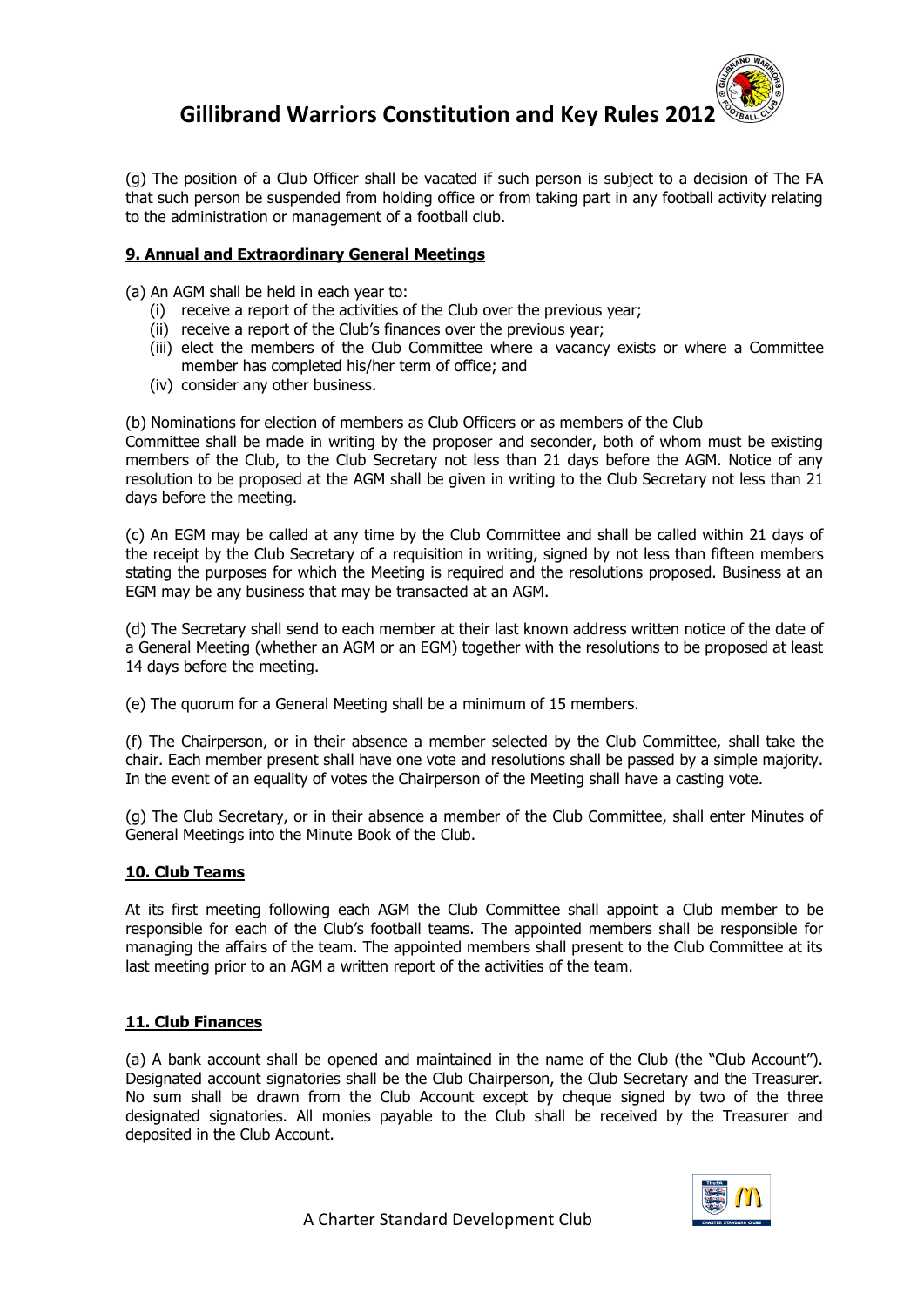

(b) The Club Property shall be applied only in furtherance of the objects of the Club. The distribution of profits or proceeds arising from the sale of Club Property to members is prohibited.

(c) The Club Committee shall have the power to authorise the payment of remuneration and expenses to any member of the Club (although a Club shall not remunerate a member for playing) and to any other person or persons for services rendered to the Club.

(d) The Club may provide sporting and related social facilities, sporting equipment, coaching, courses, insurance cover, medical treatment, away-match expenses, post match refreshments and other ordinary benefits of Community Amateur Sports Clubs as provided for in the Finance Act 2002.

- (e) The Club may also in connection with the sports purposes of the Club:
	- (i) sell and supply food, drink and related sports clothing and equipment;
	- (ii) employ members (although not for playing) and remunerate them for providing goods and services, on fair terms set by the Club Committee without the person concerned being present;
	- (iii) pay for reasonable hospitality for visiting teams and guests; and
	- (iv) indemnify the Club Committee and members acting properly in the course of the running of the Club against any liability incurred in the proper running of the Club (but only to the extent of its assets).

(f) The Club shall keep accounting records for recording the fact and nature of all payments and receipts so as to disclose, with reasonable accuracy, at any time, the financial position, including the assets and liabilities of the Club. The Club must retain its accounting records for a minimum of six years.

(g) The Club shall prepare an annual "Financial Statement", in such format as shall be available from The FA from time to time. The Financial Statement shall be verified by an independent, appropriately qualified accountant and shall be approved by members at general meeting. A copy of any Financial Statement shall, on demand, be forwarded to The FA.

(h) The Club Property, other than the Club Account, shall be vested in not less than two and no more than four custodians, one of whom shall be the Treasurer ("the Custodians"),who shall deal with the Club Property as directed by decisions of the Club Committee and entry in the Minute Book shall be conclusive evidence of such a decision.

(i) The Custodians shall be appointed by the Club in a General Meeting and shall hold office until death or resignation unless removed by a resolution passed at a General Meeting.

(j) On their removal or resignation a Custodian shall execute a Conveyance in such form as is published by The FA from time to time to a newly elected Custodian or the existing Custodians as directed by the Club Committee. The Club shall, on request, make a copy of any Conveyance available to The FA. On the death of a Custodian, any Club Property vested in them shall vest automatically in the surviving Custodians. If there is only one surviving Custodian, an EGM shall be convened as soon as possible to appoint another Custodian.

(k) The Custodians shall be entitled to an indemnity out of the Club Property for all expenses and other liabilities reasonably incurred by them in carrying out their duties.

### **12. Dissolution**

(a) A resolution to dissolve the Club shall only be proposed at a General Meeting and shall be carried by a majority of at least three-quarters of the members present.